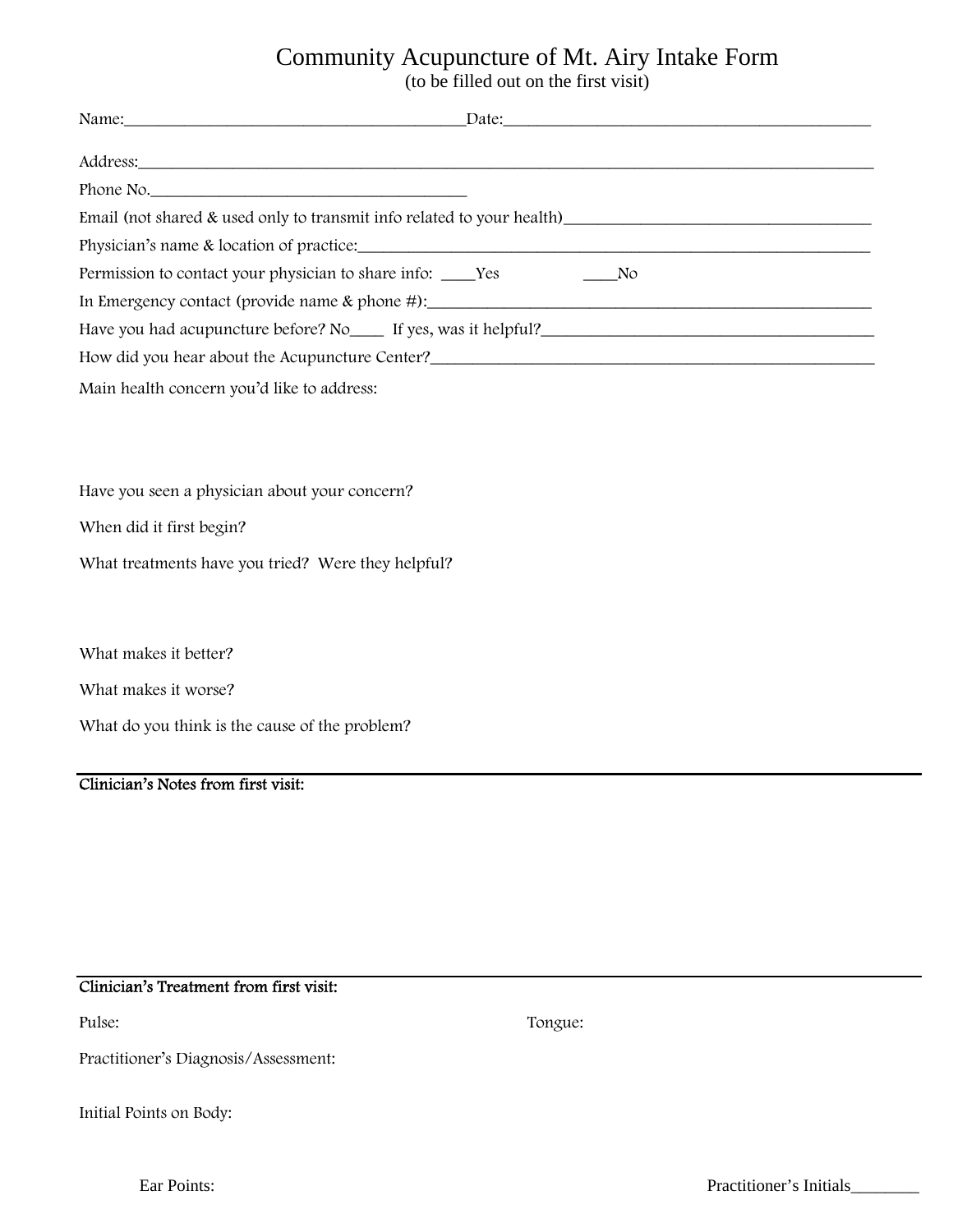## **Community Acupuncture of Mt. Airy Brief Health History Form (to be filled out on your first visit)**

| <b>Patient Name:</b>                                                                                                                                              | <b>Birth Date:</b>                                                                                                                  | Age: |  |
|-------------------------------------------------------------------------------------------------------------------------------------------------------------------|-------------------------------------------------------------------------------------------------------------------------------------|------|--|
| Western diagnosis, if known:                                                                                                                                      |                                                                                                                                     |      |  |
|                                                                                                                                                                   | Is there any procedure or surgery scheduled for you? $\Box$ Yes $\Box$ No If yes, when?                                             |      |  |
| <b>Medical History:</b>                                                                                                                                           |                                                                                                                                     |      |  |
|                                                                                                                                                                   | $\Box$ Asthma $\Box$ Heart Disease $\Box$ Hypertension $\Box$ Diabetes $\Box$ Chronic Pulmonary Disease $\Box$ COVID-19             |      |  |
|                                                                                                                                                                   | $\Box$ Vaccinated for Covid-19 $\Box$ Kidney Disease $\Box$ Liver Disease $\Box$ Bleeding disorder                                  |      |  |
|                                                                                                                                                                   | $\Box$ Thyroid Disease $\Box$ Seizures $\Box$ Hepatitis $\Box$ Depression $\Box$ Anxiety $\Box$ High Stress Level $\Box$ Alcoholism |      |  |
| $\Box$ AIDS $\Box$ Cancer – what kind?                                                                                                                            |                                                                                                                                     |      |  |
| Any other info you would like us to know about your health history:                                                                                               |                                                                                                                                     |      |  |
|                                                                                                                                                                   |                                                                                                                                     |      |  |
|                                                                                                                                                                   |                                                                                                                                     |      |  |
|                                                                                                                                                                   |                                                                                                                                     |      |  |
| and the control of the control of the control of the control of the control of the control of the control of the<br>Social History: $\Box$ Alcohol $\Box$ Tobacco |                                                                                                                                     |      |  |
|                                                                                                                                                                   |                                                                                                                                     |      |  |
|                                                                                                                                                                   |                                                                                                                                     |      |  |

Significant Surgical History: □ None □ Yes If yes, please specify\_\_\_\_\_\_\_\_\_\_\_\_\_\_\_\_\_\_\_\_\_\_\_\_\_\_\_\_\_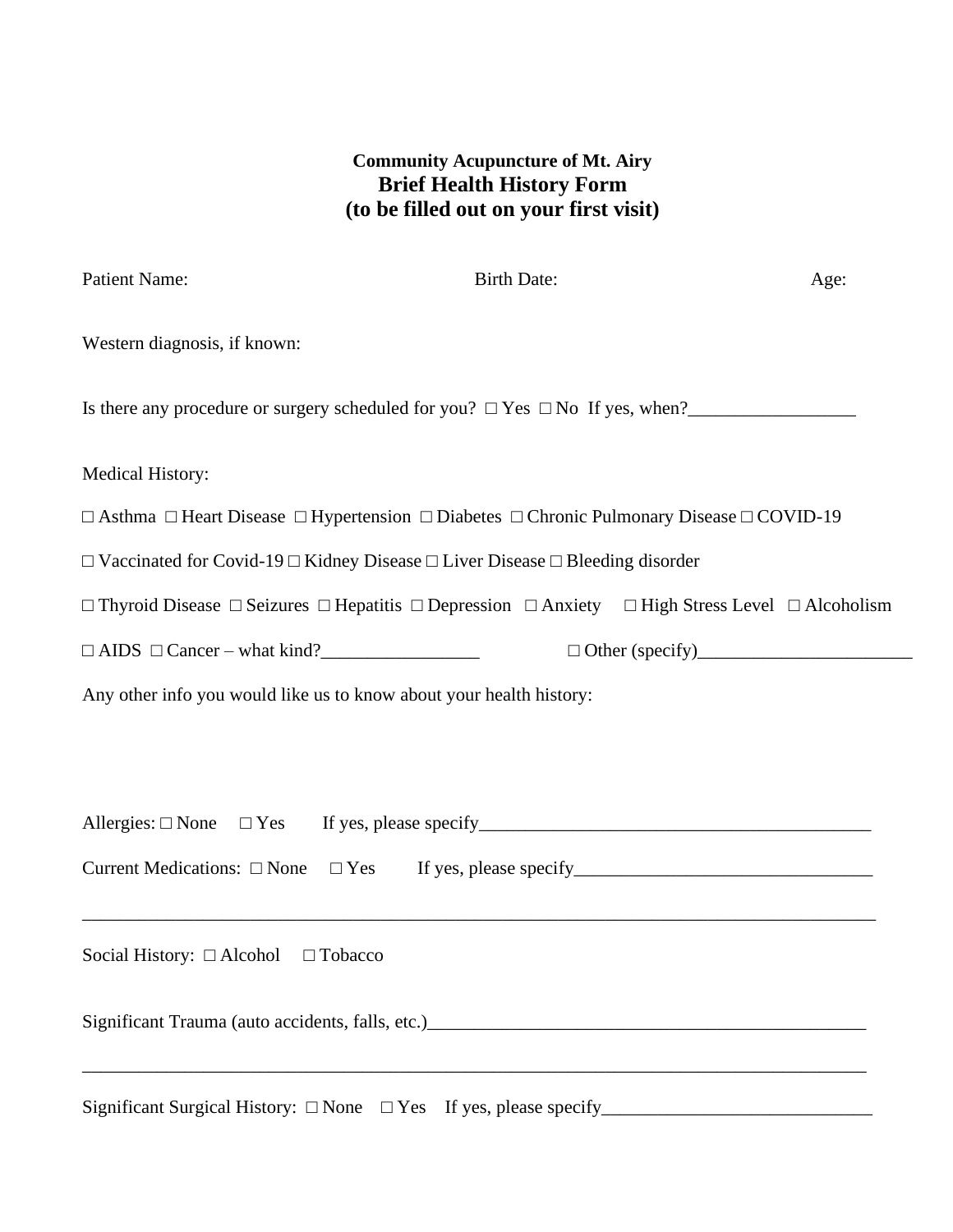

# **Consent to Treatment**

I hereby authorize licensed acupuncturists at CAMA to administer any style of Asian medicine relevant to my diagnosis and treatment, including but not limited to the following:

- 1. Insertion of acupuncture needles into my body at various depths and locations. Rarely, but on occasion, a small bruise can occur from needling which will resolve as bruises normally do.
- 2. Far Infrared Heat treatments known to expand capillaries to increase blood flow and detoxifies the body by enabling the elimination of toxins, lactic acid and heavy metals.
- 3. A technique call "gua sha" or "cupping" that eases the pain of aching muscles. This treatment leaves redness on the skin that can last for 1-5 days and is essential for the treatment to be effective. Slight tenderness may occur after the treatment and resolves shortly thereafter.

Furthermore:

- I understand that I may feel extremely relaxed following treatment and therefore I am welcome to remain in the waiting room until I feel comfortable departing.
- I know I have the right to refuse any form of treatment, and that I can ask questions pertaining to the treatment at any time.
- I also understand that while acupuncture is considered extremely safe, there is always a small possibility of an unexpected complication and that no guarantees can be made concerning the results of treatment.

Please sign below to indicate that you understand both the cancellation policy and consent to treatment:

 $\Box$  Date:

Signature

Name (please print)

 $\mathcal{L}_\text{max}$  , and the set of the set of the set of the set of the set of the set of the set of the set of the set of the set of the set of the set of the set of the set of the set of the set of the set of the set of the